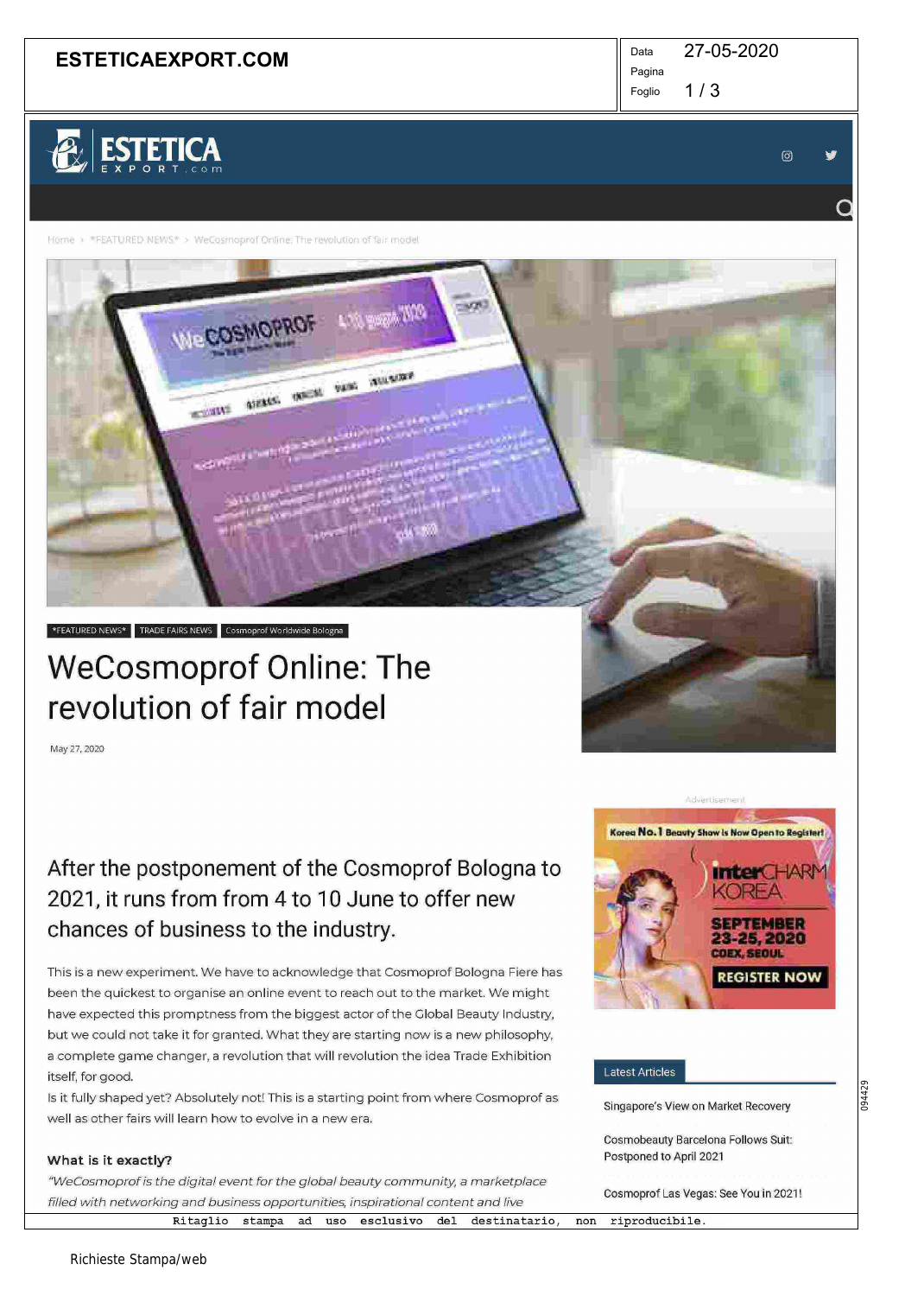## **ESTETICAEXPORT.COM**

Data 27-05-2020 Pagina

Steps and missteps in reopening USA salons

Search

 $2/3$ Foglio

demonstrations."

From 4 to 10 June, exhibitors, buyers and beauty professionals will be able to interact, create business opportunities and discover the future trends in the beauty sector, thanks to a unique digital business matchmaking platform, the largest program of webinars for the beauty industry, and a livestreaming stage.

The digital activities have been planned to meet the needs and the habits of everyone in the industry. Let's understand better the main areas.



#### Cosmoprof My Match

Designed to create concrete business opportunities, My Match allows to interact with a matching software powered by AI technologies, present brands and products on the digital directory, find potential partners and meet them in virtual rooms. A practical help to connect supply and demand in the cosmetics industry. It employs an advanced algorithms and data analysis that enable companies and buyers to maximize their business, making it easier than ever to find new business partners. Just browsing the digital directory, participants can find potential business partners and set up personal B2B agenda of digital meetings.

The Digital Directory of Cosmoprof MyMatch is a unique tool that will allow to scout a wide range of opportunities: more than 3,000 exhibitors, 7,400 products, and 2,900 brands.

It allows direct contact with potential business partners for online B2B meetings. All exhibitors can easily book a web-room to meet their partners, discuss projects and business opportunities.

ADVERTISING 102  $25 +$ **CRUITE ASSAS COLLASTATION MAUTY SALE WHO WE ARE** The Kinschnung Group, Inc. is a profession<br>sales organization with over 30 years of experience growing Anvertra's leading.<br>professional beauty brands: We are the only sales organization in the<br>professional beauty industry to service all 50<br>states, Canada, and the entire international marketplace with strategically placed Reps covering all continents. WHAT WE DO. The Kin The Kimchher Group, Inc. connects our<br>brands to the right international distributor and retailer, then manages the business<br>relationship on a day-to-day back, to ensure our customers are getting the right support<br>they meed for brand growth. WHERE WE SELL Hair / Nail / Esthetic Professional Distributors<br>Ethnic Distributors | Barber Distributors Chain Salors | Prestige / Department<br>| Beauty Retailers | E-Commerce | TV<br>| Shopping Network ot Stores HE KIRSCHNER GROUP, INC TKG +1 MOD 527 84475 fte a (a) the beauty (In) The Kirschner Group, Inc.